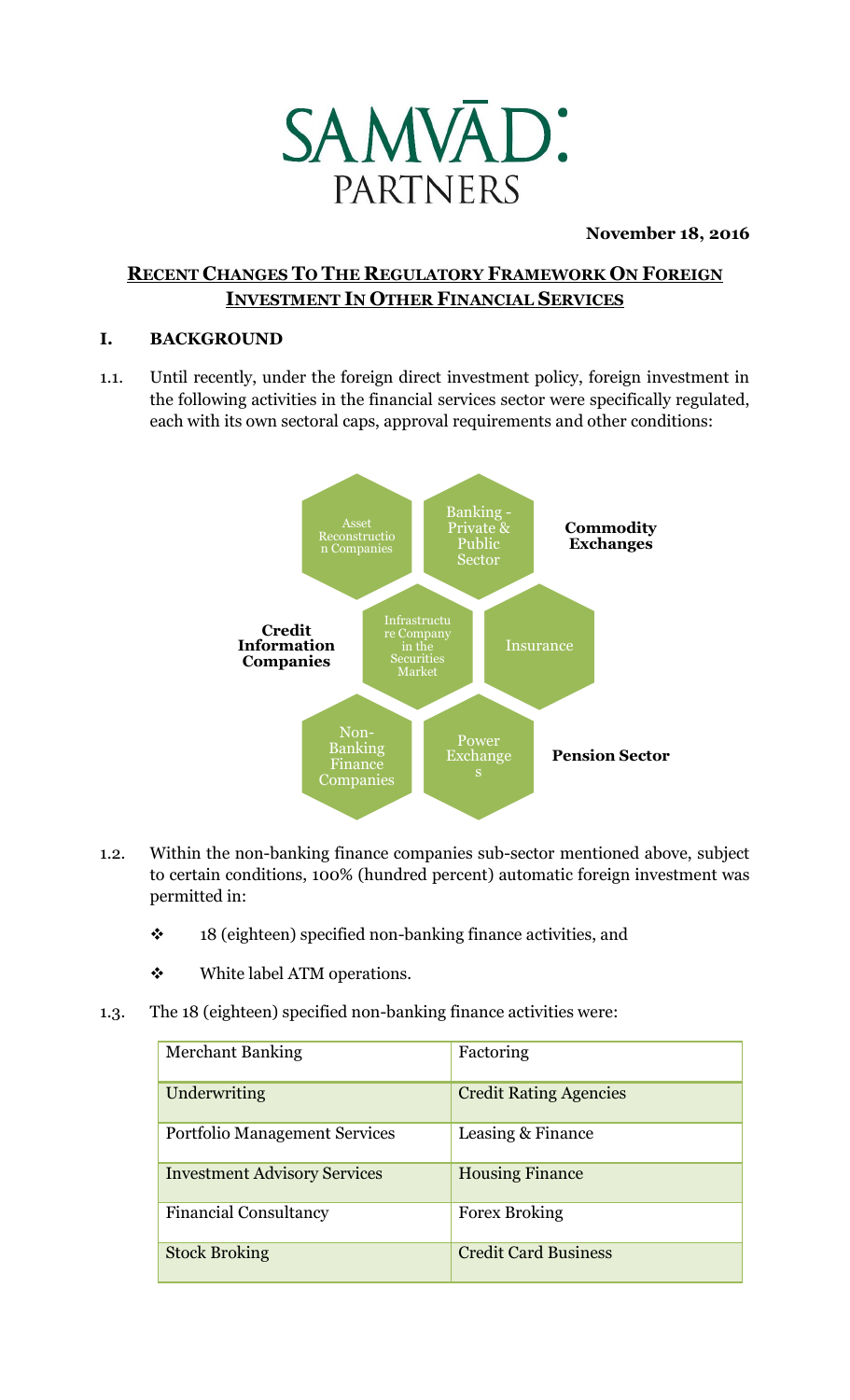| <b>Asset Management</b>   | <b>Money Changing Business</b> |
|---------------------------|--------------------------------|
| <b>Venture Capital</b>    | <b>Micro Credit</b>            |
| <b>Custodian Services</b> | <b>Rural Credit</b>            |

### **II. REVISED REGULATORY FRAMEWORK**

- 2.1. The Foreign Exchange Management (Transfer or Issue of Security by a Person Resident Outside India) Regulations, 2000 ("**FEMA 20**"), which laid down the norms for foreign investment in the financial services sector were recently amended through notification no. FEMA 375/2016-RB dated September 9, 2016.
- 2.2. *Coverage:* Through the amendment, the above list of 18 (eighteen) non-banking finance company activities has been replaced by allowing up to 100% (hundred percent) automatic foreign investment in "Other Financial Services" i.e. financial services activities regulated by certain financial sector regulators such as:
	- ❖ Reserve Bank of India,
	- ❖ Securities and Exchange Board of India,
	- ❖ Insurance Regulatory and Development Authority,
	- ❖ Pension Fund Regulatory and Development Authority,
	- ❖ National Housing Bank, and
	- ❖ Other notified financial sector regulators.
- 2.3. In addition, under the revised regulatory framework, such foreign investment is subject to conditions (including minimum capitalization requirements) specified by the concerned regulator.
- 2.4. *Exclusions:* With respect to financial service activities that are unregulated or that are partly regulated by a financial sector regulator or where there is a lack of clarity regarding regulatory oversight, foreign investment is permitted up to 100% (hundred percent) under the government approval route, subject to conditions including minimum capitalization requirements that may be imposed by the government.
- 2.5. With respect to activities that are regulated by a statute, foreign investment in entities engaged in such activities will be restricted to the foreign investment limits specified in such statute, if any. Further, under the revised regulatory framework, downstream investments will need to comply with the provisions of FEMA 20.

## **III. ANALYSIS**

- 3.1. The recent changes give the government and regulators great discretionary power to determine whether financial service activities are unregulated, partly regulated or if there exists a lack of clarity regarding regulatory oversight. As technology advances and the financial services industry matures, with newer and more complicated business models being adopted, determining the extent of regulation of an activity by regulators may become increasingly difficult.
- 3.2. Whether or not the recent changes are investment friendly, would depend on the manner in which the government and regulators exercise their discretion and the